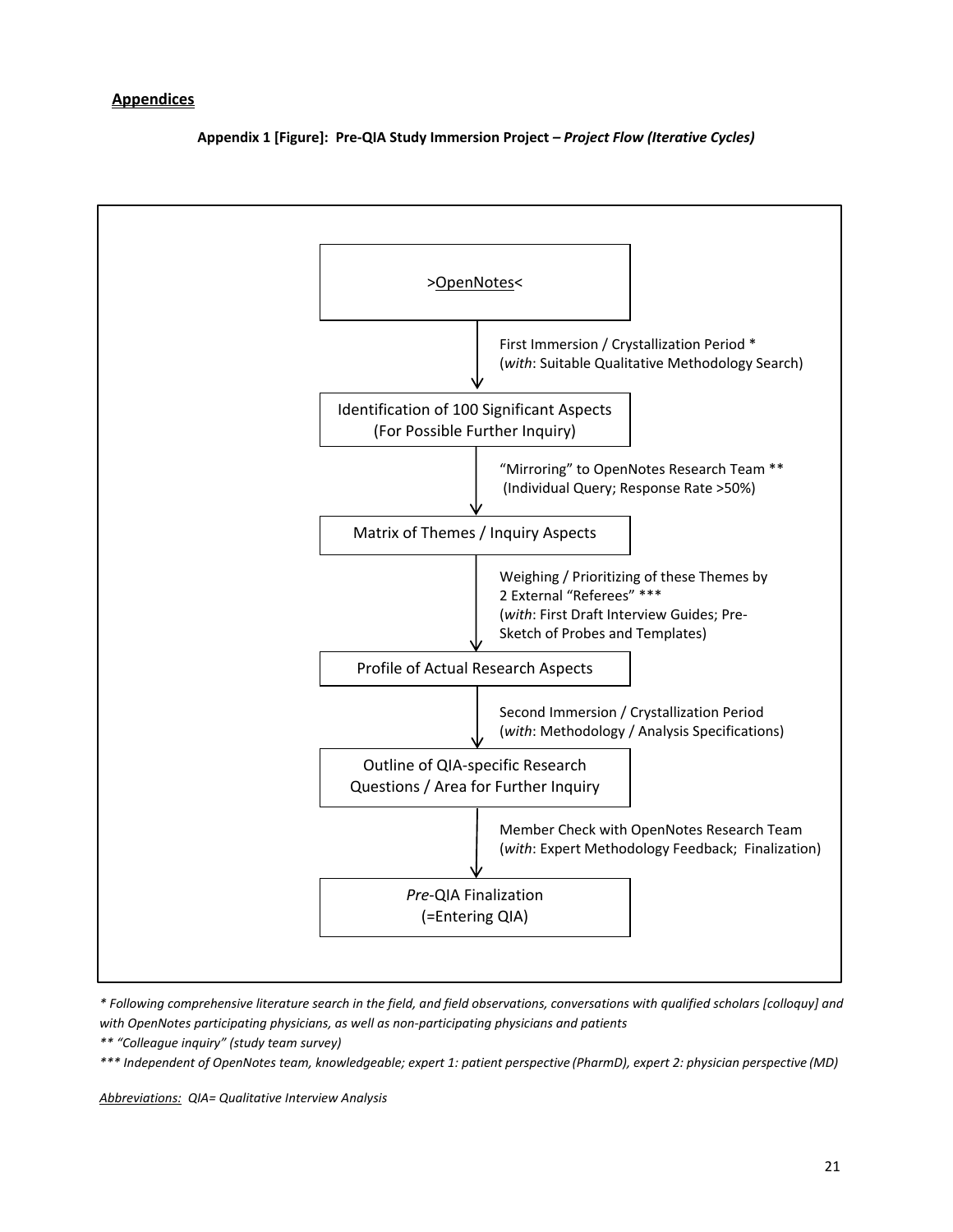# **Appendix 2 [Table]: Free Text Questions in OpenNotes Patient Questionnaires (Surveys)**

| <b>Baseline Survey</b>       |                                                                                                                                            |
|------------------------------|--------------------------------------------------------------------------------------------------------------------------------------------|
| <b>Questions</b>             |                                                                                                                                            |
| Text in Q.18                 | "If you have any comments about being able to read your visit notes online,<br>please write them here:"                                    |
| Text in Q.40                 | "If there is anything else that you would like us to know about you, or other<br>comments you would like to make, please write them here:" |
| <b>Post Survey Questions</b> |                                                                                                                                            |
| Text in Q.4                  | "Please tell us more about why you didn't read your doctor's notes."                                                                       |
| Text in Q.18                 | "Please briefly tell us how you used your notes. We would appreciate any<br>examples you have to help us understand."                      |
| Text in Q.32                 | "Did something happen as a result of reading your notes?"                                                                                  |
| Text in Q.54                 | "Do you have any other changes or suggestions about open notes?"                                                                           |
| Text in Q.60                 | "Is there anything else that you would like us to know about you, or other<br>comments you would like to make, please write them here."    |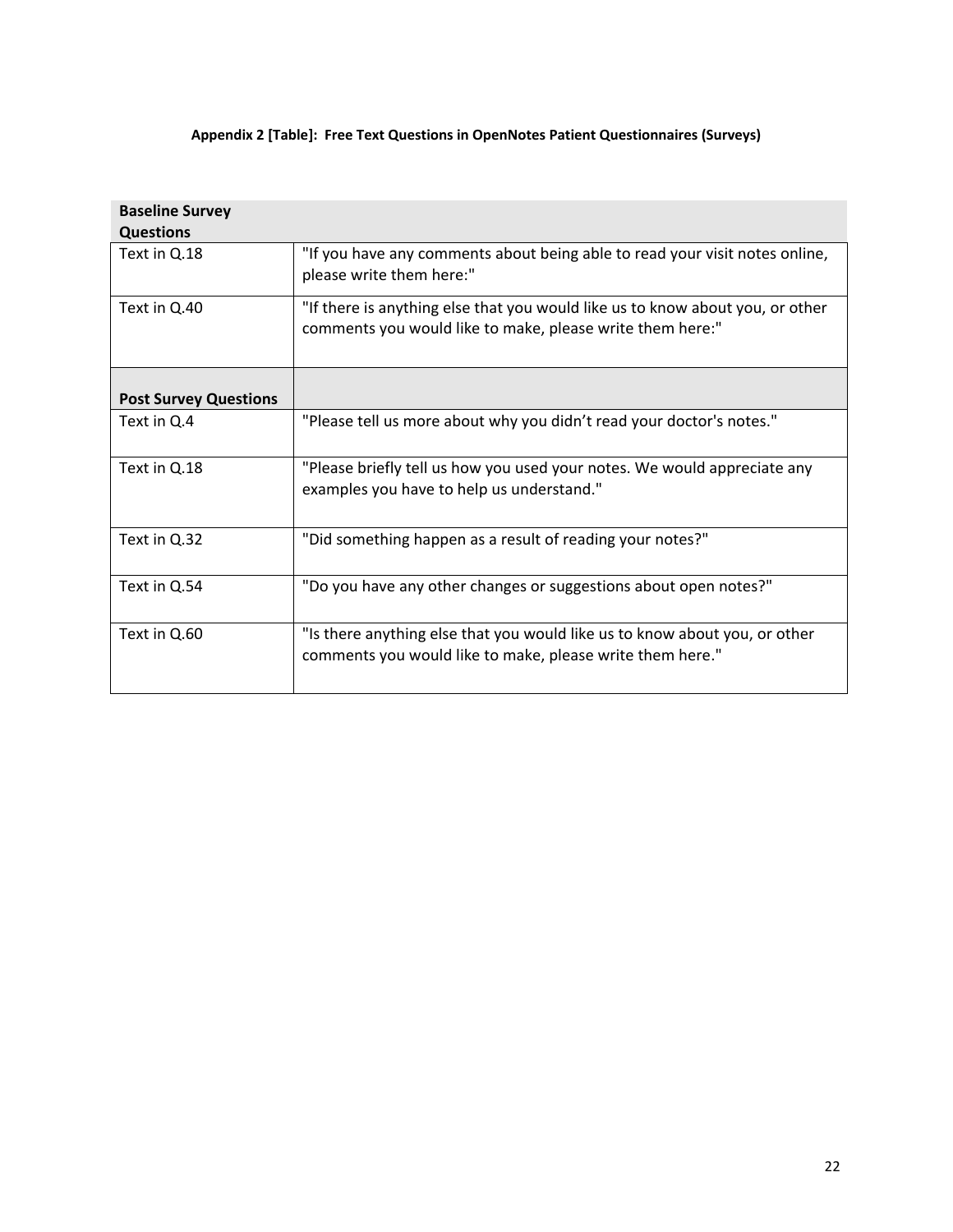# **Appendix 3 [Table]: Codebook (FTA)**

| Theme          | Theme               | <b>Subtheme (Code)</b>                                                                                                                                                                                   |                                  | Code Sentiment                  |                   | [Focus] Examples / Quotes (with reference number = no. of patient comment/statement)                                                                                                                                        |
|----------------|---------------------|----------------------------------------------------------------------------------------------------------------------------------------------------------------------------------------------------------|----------------------------------|---------------------------------|-------------------|-----------------------------------------------------------------------------------------------------------------------------------------------------------------------------------------------------------------------------|
| (No.)          |                     |                                                                                                                                                                                                          |                                  | (No.) +/supportive              | PCP               |                                                                                                                                                                                                                             |
|                |                     |                                                                                                                                                                                                          |                                  | -/concerned<br>(negative)       | <b>BON</b>        |                                                                                                                                                                                                                             |
|                |                     |                                                                                                                                                                                                          |                                  | o/neutral                       |                   |                                                                                                                                                                                                                             |
| $\overline{A}$ | UNDERSTANDING       | understanding (and appreciating) doctor's work, skills                                                                                                                                                   | A <sub>1</sub>                   | l÷.                             | PCP               | "[Reading the notes] reinforced my already great appreciation for my doctor's caring and skills" (164)                                                                                                                      |
|                |                     | understanding processes and (doctor's) plan; understanding doctor's 'thinking'                                                                                                                           | A <sub>2</sub>                   |                                 | PCP               | "[I used the notes] to gauge my doctor's thoughts after-the-fact" (221)                                                                                                                                                     |
|                |                     | understanding one's own health information                                                                                                                                                               | A <sub>3</sub>                   | l÷.                             | PAT               | "It does help me understand better what is going on with my health" (173)                                                                                                                                                   |
|                |                     | refreshing memory (of visit)                                                                                                                                                                             | A <sub>4</sub>                   | l÷.                             | PAT               | "Sometimes I can't remember everything we spoke about, so the notes come in handy" (176)                                                                                                                                    |
|                |                     | reassuring, confirmation (of patient's understanding)                                                                                                                                                    | A <sub>5</sub>                   | l+                              | PAT               | "[I used them to] confirm my understanding of his instructions and advice" (262)                                                                                                                                            |
|                |                     | helping others to understand (e.g., share of understanding)                                                                                                                                              | A <sub>6</sub>                   | l+                              | <b>BON</b>        | "The notes [] allow my family to understand" (296)                                                                                                                                                                          |
|                |                     | making sure doctor understands patient                                                                                                                                                                   | A7                               | l+                              | PCP               | "I used the notes to make sure my Dr. understands me" (172)                                                                                                                                                                 |
|                |                     | detecting different perceptions (e.g., of what is important; of patient's needs)                                                                                                                         | A <sub>8</sub>                   | la.                             | <b>BON</b>        | "[Notes were] clearing up perceived differences in what occurred in the office visit" (477)                                                                                                                                 |
|                |                     | detecting mistakes, due to misunderstanding                                                                                                                                                              | A <sub>9</sub>                   |                                 | <b>BON</b>        | "I discovered that the doctor had misunderstood something I said" (203)                                                                                                                                                     |
|                |                     | lack of non-verbal communication (possible consequences: worries, fear of misunderstanding)                                                                                                              | A10                              |                                 | PAT               | "The emphasis of a word or phrase is not conveyed so there can be angst created when reading the notes" (137)                                                                                                               |
|                |                     | language, terminology difficulties                                                                                                                                                                       | A11                              |                                 | PAT               | "Certain terms may not be understood by 'laymen'" (63)                                                                                                                                                                      |
|                |                     | more confusion [anxiety, worries] (due to impaired/lack of understanding, or actual note content)                                                                                                        | A12                              |                                 | PAT               | "What is written [] can be very confusing or alarming to patients" (16)                                                                                                                                                     |
|                |                     | less confusion [anxiety, worries] (due to improved/clear understanding)                                                                                                                                  | A13                              |                                 | PAT               | "It saves my being confused and unsure" (37)                                                                                                                                                                                |
|                | <b>RELATIONSHIP</b> | learning opportunity (educational: patient more knowledgeable, well-informed; better prepared)                                                                                                           | A14<br><b>B1</b>                 | $\overline{\phantom{a}}$<br>l÷. | PAT<br><b>BON</b> | "I view this option as an excellent learning opportunity" (85)                                                                                                                                                              |
|                |                     | trust (sign of; elicitation, enhancement thereof)                                                                                                                                                        | <b>B2</b>                        | l÷.                             | <b>BON</b>        | "I have a great doctor. He treats me as a person and friend as well as a patient" (575); "I trust him" (104)<br>"I can plug into [the notes] as needed in between my office visits - I think that is a very valuable" (273) |
|                |                     | connection - between visits (bridging, bonding of information and communication participants)<br>patient perceives/experiences ongoing (steady) support                                                  | <b>B3</b>                        | l÷.                             | PAT               | "The notes are experienced as being another level of my doctor's ongoing support" (273)                                                                                                                                     |
|                |                     | open and transparent communication (experience)                                                                                                                                                          | <b>B4</b>                        | l.                              | <b>BON</b>        | "Reading his notes confirmed to me that he was not holding anything back" (348)                                                                                                                                             |
|                |                     | better communication (overall; interactivity)                                                                                                                                                            | <b>B5</b>                        | l+                              | <b>BON</b>        | "Communication improves markedly" (381)                                                                                                                                                                                     |
|                |                     | partnership ('same page'; share 'in' information)                                                                                                                                                        | <b>B6</b>                        | $\ddot{}$                       | <b>BON</b>        | "I am able to work with my doc as a partner" (353)                                                                                                                                                                          |
|                |                     | participation, patient as a 'team member'; collaboration/collaborator in care                                                                                                                            | <b>B7</b>                        | l÷.                             | PAT               | "I think this is a wonderful idea and allows the patient to be a [] member of the team" (39)                                                                                                                                |
|                |                     | relationship strengthened (also: better mutual 'understanding' - sympathy, empathy)                                                                                                                      | <b>B8</b>                        | l+                              | <b>BON</b>        | "Having the notes available has strengthened the relationship between my primary care doctor and myself" (363)                                                                                                              |
|                |                     | needs of patient addressed, (better) met                                                                                                                                                                 | <b>B9</b>                        | $\ddot{}$                       | PAT               | "[Notes enable patient] to address needs that might arise without having to make separate appointments" (115)                                                                                                               |
|                |                     | doctor as 'policeman' (coordinator, safe-guard for patient)                                                                                                                                              | <b>B10</b>                       | $\overline{+}$                  | PCP               | "I realized that [] the PCP was like a policeman directing traffic" (336)                                                                                                                                                   |
|                |                     | increased confidence (notes put patient at ease, reduce anxiety; feeling of security, being well-cared for)                                                                                              | <b>B11</b>                       | $\overline{+}$                  | PAT               | "Reading the notes made me feel more confident in my Drs." (355)                                                                                                                                                            |
|                |                     | patient's curiosity satisfied (gets insight; 'no' secrets)                                                                                                                                               | <b>B12</b>                       |                                 | PAT               | "Satisfied my curiosity" (245)                                                                                                                                                                                              |
|                |                     | threatened when inaccuracies occur (are perceived)                                                                                                                                                       | <b>B13</b>                       |                                 | <b>BON</b>        | "[The error] is still in that report that others read, despite my protests" (424)                                                                                                                                           |
|                |                     | fear of/concern over putting extra strain/burden on doctor's (staff) time budget, work flow, resources                                                                                                   | <b>B14</b>                       |                                 | PCP               | "Concerned about extra work this would make for MD" (96)                                                                                                                                                                    |
|                |                     | informed, participating patients use less of doctor's (practice) resources                                                                                                                               | <b>B15</b>                       | $+$                             | PCP               | "I feel that my doctor's job would be a little easier. [  ] I would not have to bother him with e-mails" (42)                                                                                                               |
|                | QUALITY             | coordination: coordination of health information and care (e.g., managing complex cases; information integration)                                                                                        | C1                               | $+$                             | PCP               | "Open Notes [] help in coordination between specialist" (433)                                                                                                                                                               |
|                |                     | information transfer: flow of information, exchangeability, general mobility and permeability; easier to share, discuss                                                                                  | C <sub>2</sub>                   | $\pm$                           | PAT               | "I had it in writing for extended family to see also" (301)                                                                                                                                                                 |
|                |                     | access: keeping health information for patients accessible and available (ease of access); lowering threshold, barriers                                                                                  | C <sub>3</sub>                   | l+                              | PAT               | "The notes are put in system and always available if needed" (303)                                                                                                                                                          |
|                |                     | transparency (as standard or requirement, quality indicator); information not exclusive, restricted (knowledge sharing)                                                                                  | C4<br>C <sub>5</sub>             | $\ddot{\phantom{1}}$<br>l a     | PAT               | PAT (BON) "The more good information, the better" (61); "this [] only adds to the quality of my health care" (85)                                                                                                           |
|                |                     | ownership of notes (health information): sign of and advocacy for patient or consumer rights<br>patient protection: safety, confidentiality and privacy concerns                                         | C <sub>6</sub>                   | $-10$                           | PAT               | "I have a right to know, good or bad" (382)<br>"I am concerned about breech of privacy" (45)                                                                                                                                |
|                |                     | record: keeping track of health information (chronicle, summary); notes as reference, ('complete') overview                                                                                              | C7                               | $\ddot{}$                       | PAT               | "The notes [] now keep a running chronicle for me" (252)                                                                                                                                                                    |
|                |                     | staying up-to-date ('tuned') with care, health information                                                                                                                                               | C <sub>8</sub>                   | $\overline{\phantom{a}}$        | PAT               | "Reading the notes kept me abreast of what was happening" (412)                                                                                                                                                             |
|                |                     | clarity of information: general sign and facilitator of clarity                                                                                                                                          | C <sub>9</sub>                   | l a                             | <b>BON</b>        | "I feel it attributes to a much clearer and concise form of health care" (462)                                                                                                                                              |
|                |                     | clarity of health information: adherence and compliance facilitated; e.g., due to clear instructions, medication (etc.)                                                                                  | C10                              |                                 | PAT               | "It [] sometimes clarifies my need and use of medications" (191)                                                                                                                                                            |
|                |                     | clarity of information: concerns over lack of it (e.g., too confusing or too much of information, lack of critical facts)                                                                                | C11                              |                                 | PAT               | "The visit notes might be too much information in a form we can't appropriately process" (46)                                                                                                                               |
|                |                     | concerns about fragmentation, incompleteness or poor coordination (disintegration) of notes/health information                                                                                           | C12                              |                                 |                   | PCP (BON) "I often receive conflicting answers [in notes] even from people within the same department" (564)                                                                                                                |
|                |                     | concerns about candor, veracity/truthfulness, accuracy, and reliability of notes (when opened); e.g., 'filtering' by doctor?                                                                             | C13                              |                                 | PCP               | "I think that it might inhibit the doctor's ability to write frankly" (57)                                                                                                                                                  |
|                |                     | quality of documentation: error avoidance (procedural); 'quality check' of doctor by patient ('double-checking')                                                                                         | C14                              | $\overline{\phantom{a}}$        | PCP               | "The biggest benefit I see is being able to [] double check" (66)                                                                                                                                                           |
|                |                     | efficiency: using time and other resources more efficiently                                                                                                                                              | C15                              | $\overline{+}$                  |                   | PCP (BON) "I feel it [] will continue to help me use the time I spend with my [primary care physician] more effectively" (552)                                                                                              |
|                | <b>SELF-CARE</b>    | generally facilitating self-engagement and involvement; patient activation and empowerment                                                                                                               | D <sub>1</sub>                   | l+                              | PAT               | "It allows me [] to be more active in my treatments" (296); "I feel that I am more involved with my care" (351)                                                                                                             |
|                |                     | reinforcing self-care and self-management skills, abilities to self-coordinate, to function on his/her own                                                                                               | D <sub>2</sub>                   | l+                              | PAT               | "I feel better equipped" (302); "I feel more sympathetic about having to coordinate my care myself" (375)                                                                                                                   |
|                |                     | motivation (e.g., for making and/or keeping healthy lifestyle changes; for complying with agreements or shared advice)                                                                                   | D <sub>3</sub>                   | l÷.                             | PAT               | "Being able to read his notes [] has motivated me to lose weight and watch what I eat" (184)                                                                                                                                |
|                |                     | patient-centeredness (sign of; tool for); patient has a proactive and part-taking role                                                                                                                   | D <sub>4</sub>                   | l a                             | PAT               | "It made me feel [] proactive [] and not just reacting" (210)                                                                                                                                                               |
|                |                     | control: patient feels more in control; reduced helplessness                                                                                                                                             | D <sub>5</sub>                   |                                 | <b>PAT</b>        | "The notes [] gave me better ways to cope with many of the difficulties I face" (344)                                                                                                                                       |
|                |                     | active encouragement (e.g., to continue taking care of oneself, or reflect upon/prepare visits, ask self-reliant questions)                                                                              | D <sub>6</sub>                   | l+                              | PAT               | "Having [] notes available [] helped to guide and inform new questions in each visit" (299)                                                                                                                                 |
|                |                     | notes serve to monitor health and self-care options                                                                                                                                                      | D7                               | $\ddot{\phantom{1}}$            | PAT               | "It [shows] [] what actions I can take to improve my health" (37)                                                                                                                                                           |
|                |                     | patients less challenged, distracted during visit: can work over their health information at home (themselves, with s.o.)                                                                                | D <sub>8</sub>                   | l+                              | PAT               | "By reading the notes I was able to study them at length in the privacy of my home" (225)                                                                                                                                   |
| E              |                     | FUTURE REFINEMENT sustainability: providing resources, allocating financial funds, or capital; keep this ('extra'?) service/make it permanent                                                            | E <sub>1</sub>                   | $o (+)$                         | <b>BON</b>        | "I hope that after the study that it will become permanent!!!" (86)                                                                                                                                                         |
|                |                     | (IMPROVEMENTS) including (involving) specialists; more/'all' doctors (providers) should participate<br>offering online dictionary/lexicon, or glossary (tool-box); add standard explanations, FAQs, etc. | E <sub>2</sub><br>E <sub>3</sub> | $o (+)$<br>$o (+)$              | PCP<br>PAT        | "More of my Doctor's should put notes on-line for me" (289)<br>"I have sometimes wished I could easily access a 'dictionary' of medical abbreviations used" (422)                                                           |
|                |                     | patient can add/comment/approve/work on note; possibly: joint notes (note preparation); continuous, shared document E4                                                                                   |                                  | $o (+)$                         |                   | PAT (BON) "I like the idea of adding my own comment" (433)                                                                                                                                                                  |
|                |                     | different types and categories of notes                                                                                                                                                                  | E <sub>5</sub>                   | $o (+)$                         | <b>BON</b>        | "I would suggest having different categories of notes" (113)                                                                                                                                                                |
|                |                     | [explicit statement: 'continue as it is' - changes/suggestions for improvement negated]                                                                                                                  | E <sub>6</sub>                   | $+$                             |                   | PAT (BON) "OpenNotes is perfect the way it is" (420)                                                                                                                                                                        |
|                |                     | [difficulties accessing/finding notes (reason unclear)]                                                                                                                                                  | E7                               | $-(o)$                          | PAT               | "I looked everywhere but could not find any notes available" (139)                                                                                                                                                          |
|                |                     |                                                                                                                                                                                                          |                                  |                                 |                   |                                                                                                                                                                                                                             |

*Abbreviations: PAT= patient; PCP= primary care physician; BON= both or neutral (other)*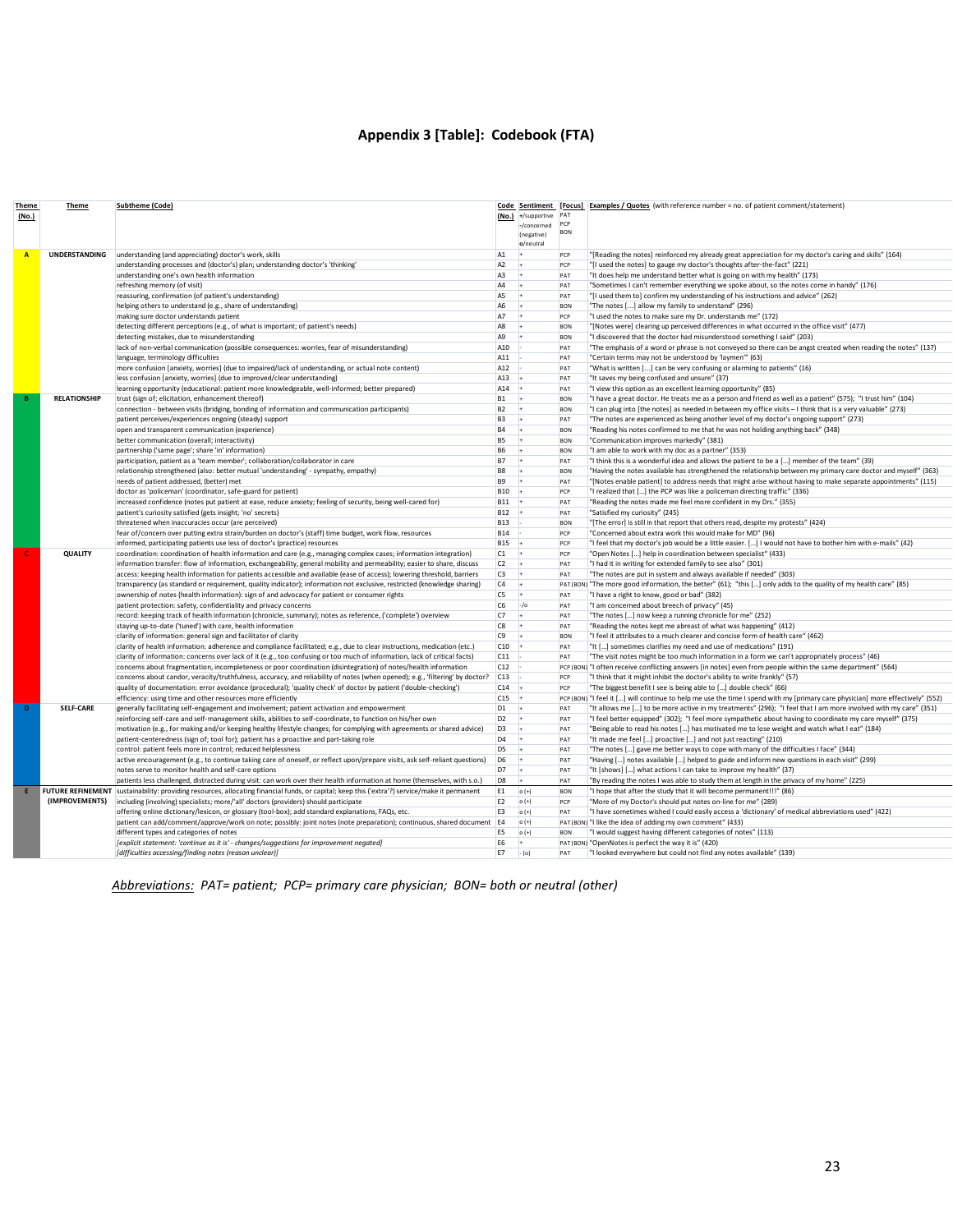#### **Appendix 4 [Table]: Quantitative Descriptive Analysis (FTA)**

| Themes / Codes                                                                                                          | Imported<br><b>Survey Data</b><br>(N=576) | <b>Baseline</b><br>$(n=138)$ | Post<br>$(n=438)$ | Low-User<br>$(n=39)$ | <b>High-User</b><br>$(n=537)$ | Female<br>(n=414) | Male<br>$(n=162)$ | MH Condit+<br>$(n=175)$ | <b>MH Condit</b><br>$(n=401)$ | Age Cat A<br>['young']<br>$(n=278)$ | Age Cat B<br>['old']<br>$(n=298)$ | College+<br>(n=357) | College-<br>(n=218) | White<br>$(n=509)$ | Non-<br>White<br>$(n=61)$ | SRH/P-<br>E/VG<br>(n=158) | SRH/P-<br>G/OK<br>$(n=187)$ $(n=186)$ | SRH/P<br>F/P  | SRH/B-<br>E/VG<br>$(n=128)$ $(n=180)$ | SRH/B-<br>G/OK | SRH/B-<br>F/P<br>$(n=172)$ |
|-------------------------------------------------------------------------------------------------------------------------|-------------------------------------------|------------------------------|-------------------|----------------------|-------------------------------|-------------------|-------------------|-------------------------|-------------------------------|-------------------------------------|-----------------------------------|---------------------|---------------------|--------------------|---------------------------|---------------------------|---------------------------------------|---------------|---------------------------------------|----------------|----------------------------|
| <b>A UNDERSTANDING</b>                                                                                                  |                                           |                              |                   |                      |                               |                   |                   |                         |                               |                                     |                                   |                     |                     |                    |                           |                           |                                       |               |                                       |                |                            |
| a01: understanding (and appreciating) doctor's work, skil                                                               | 6,1%                                      | 5,8%                         | 6,2%              | 2,6%                 | 6,3%                          | 7,5%              | 2,5%              | 5,1%                    | 6,5%                          | 6,5%                                | 5,7%                              | 7,8%                | 3,2%                | 6,1%               | 6,6%                      | 6,3%                      | 8,6%                                  | 3,8%          | 11,7%                                 | 6,1%           | 4,7%                       |
| a02: understanding processes and (doctor's) plan; unders                                                                | 8,0%                                      | 5,1%                         | 8,9%              | 5,1%                 | 8,2%                          | 7,2%              | 9,9%              | 9,7%                    | 7,2%                          | 9,0%                                | 7,0%                              | 8,7%                | 6,9%                | 8,3%               | 6,6%                      | 5,1%                      | 10,7%                                 | 9,1%          | 6,3%                                  | 9,4%           | 8,7%                       |
| a03: understanding one's own health information                                                                         | 13,2%                                     | 13.0%                        | 13,2%             | 10,3%                | 13,4%                         | 13,5%             | 12,3%             | 9,1%                    | 15,0%                         | 14,7%                               | 11,7%                             | 13.7%               | 12,4%               | 13,2%              | 13,1%                     | 10,1%                     | 17,1%                                 | 11,8%         | 15,6%                                 | 11,7%          | 12,8%                      |
| a04: refreshing memory (of visit)                                                                                       | 17,0%                                     | 12,3%                        | 18.5%             | 12,8%                | 17.3%                         | 19.1%             | 11,7%             | 17.7%                   | 16,7%                         | 21.2%                               | 13,1%                             | 14.3%               | 21.69               | 16.9%              | 16.49                     | 20.3%                     | 16.0%                                 | 18.39         | 17,2%                                 |                | 13.4%                      |
| a05: reassuring, confirmation (of patient's understanding                                                               | 15,8%                                     | 7,2%                         | 18,5%             | 7,7%                 | 16,4%                         | 15,9%             | 15,4%             | 16,0%                   | 15,7%                         | 18,7%                               | 13,1%                             | 13,2%               | 20,2%               | 16,1%              | 13,1%                     | 18,4%                     | 17,1%                                 | 15,6%         | 18,8%                                 | 16.1%          | 14,0%                      |
| a06: helping others to understand (e.g., share of underst                                                               | 1,6%                                      | 0,7%                         | 1,8%              | 0,0%                 | 1,7%                          | 1,9%              | 0,6%              | 1,1%                    | 1,7%                          | 1.4%                                | 1,7%                              | 1,7%                | 1,4%                | 1,8%               | 0,0%                      | 0,6%                      | 1,1%                                  | 3,2%          | 1,6%                                  | 0,0%           | 1,7%                       |
| a07: making sure doctor understands patient                                                                             | 8,9%<br>1,9%                              | 8,7%<br>0,0%                 | 8,9%<br>2,5%      | 0.0%<br>2,6%         | 9,5%                          | 8,5%<br>1,7%      | 9,9%<br>2,5%      | 14,3%<br>4,0%           | 6,5%<br>1.0%                  | 9.4%<br>1.8%                        | 8,4%<br>2,0%                      | 9,0%<br>1.4%        | 8,7%<br>2.8%        | 9,0%<br>2,0%       | 8,2%<br>1,6%              | 7,0%<br>1,3%              | 11,8%<br>1,6%                         | 8,6%<br>3.2%  | 7,8%<br>1,6%                          | 10,6%<br>1,7%  | 8,7%<br>2,9%               |
| a08: detecting different perceptions (e.g., of what is impo                                                             |                                           |                              |                   |                      | 1,9%                          | 3,9%              |                   |                         |                               | 4.0%                                |                                   |                     |                     |                    | 1,6%                      |                           |                                       |               | 5,5%                                  | 2,8%           | 5,8%                       |
| a09: detecting mistakes, due to misunderstanding<br>a10: lack of non-verbal communication (possible consequ             | 4,0%<br>1,4%                              | 2,2%<br>2,2%                 | 4,6%<br>1,1%      | 5,1%<br>0,0%         | 3,9%<br>1,5%                  | 1,4%              | 4,3%<br>1,2%      | 6,3%<br>1,7%            | 3,0%<br>1,2%                  | 2,2%                                | 4,0%<br>0,7%                      | 5,0%<br>1,7%        | 2,3%<br>0,9%        | 4,3%<br>1,4%       | 0,0%                      | 3,2%<br>1,9%              | 4,8%<br>1,6%                          | 4,3%<br>0,5%  | 2,3%                                  | 1.1%           | 1,2%                       |
| a11: language, terminology difficulties                                                                                 | 2.4%                                      | 4.3%                         | 1.8%              | 2.6%                 | 2,4%                          | 2.7%              | 1.9%              | 2.3%                    | 2.5%                          | 1.8%                                | 3,0%                              | 2.8%                | 1,8%                | 2,6%               | 0,0%                      | 5.1%                      | 2.1%                                  | 0.5%          | 3.9%                                  | 1.7%           | 2.3%                       |
| a12: more confusion [anxiety, worries] (due to impaired,                                                                | 3,6%                                      | 8,7%                         | 2,1%              | 12,8%                | 3,0%                          | 3,6%              | 3,7%              | 1,1%                    | 4,7%                          | 4,3%                                | 3,0%                              | 4,5%                | 2,3%                | 3,7%               | 1,6%                      | 4,4%                      | 3,2%                                  | 2,7%          | 5,5%                                  | 3,9%           | 2,9%                       |
| a13: less confusion [anxiety, worries] (due to improved/o                                                               | 5,0%                                      | 5,1%                         | 5,0%              | 5,1%                 | 5,0%                          | 5,3%              | 4,3%              | 6,3%                    | 4,5%                          | 5,4%                                | 4,7%                              | 4,2%                | 6,4%                | 5,3%               | 3,3%                      | 2,5%                      | 5,9%                                  | 7,0%          | 4,7%                                  | 3,9%           | 7,0%                       |
| a14: learning opportunity (educational: patient more kn                                                                 | 7,6%                                      | 5,8%                         | 8,2%              | 7,7%                 | 7,6%                          | 8,7%              | 4,9%              | 5,1%                    | 8,7%                          | 7,2%                                | 8,1%                              | 7,3%                | 8,3%                | 8,4%               | 0,0%                      | 7,0%                      | 9,6%                                  | 6,5%          | 7,0%                                  | 5,6%           | 8,7%                       |
| <b>B RELATIONSHIP</b>                                                                                                   |                                           |                              |                   |                      |                               |                   |                   |                         |                               |                                     |                                   |                     |                     |                    |                           |                           |                                       |               |                                       |                |                            |
| b01: trust (sign of; elicitation, enhancement thereof)                                                                  | 9,0%                                      | 5,1%                         | 10,3%             | 2,6%                 | 9,5%                          | 10,6%             | 4,9%              | 8,6%                    | 9,2%                          | 8,6%                                | 9,4%                              | 10,1%               | 7,3%                | 8,4%               | 14,8%                     | 6,3%                      | 10,2%                                 | 11,3%         | 11.7%                                 | 7,2%           | 11,0%                      |
| b02: connection - between visits (bridging, bonding of in                                                               | 2,4%                                      | 4,3%                         | 1,8%              | 2,6%                 | 2,4%                          | 2,4%              | 2,5%              | 2,3%                    | 2,5%                          | 2,2%                                | 2,7%                              | 2,0%                | 3,2%                | 2,4%               | 1,6%                      | 1,9%                      | 2,1%                                  | 1,6%          | 1,6%                                  | 4,4%           | 1,7%                       |
| b03: patient perceives/experiences ongoing (steady) sup                                                                 | 3,6%                                      | 4,3%                         | 3,4%              | 5,1%                 | 3,5%                          | 3,9%              | 3,1%              | 4,6%                    | 3,2%                          | 4.7%                                | 2,7%                              | 3,1%                | 4,6%                | 3,1%               | 6,6%                      | 2,5%                      | 3,7%                                  | 4,3%          | 4,7%                                  | 2,8%           | 4,7%                       |
| b04: open and transparent communication (experience)                                                                    | 3,5%                                      | 4,3%                         | 3,2%              | 7,7%                 | 3,2%                          | 3,4%              | 3,7%              | 2,3%                    | 4,0%                          | 2.9%                                | 4,0%                              | 3,9%                | 2,8%                | 3,5%               | 3,3%                      | 3,8%                      | 5,3%                                  | 2,2%          | 3,1%                                  | 6,1%           | 2,3%                       |
| b05: better communication (overall; interactivity)                                                                      | 7,3%                                      | 10,1%                        | 6,4%              | 10,3%                | 7,1%                          | 7,0%              | 8,0%              | 13,1%                   | 4,7%                          | 6,8%                                | 7,7%                              | 8,4%                | 5,5%                | 7,9%               | 3,3%                      | 7,6%                      | 10,2%                                 | 3,2%          | 8,6%                                  | 8,9%           | 7,0%                       |
| b06: partnership ('same page'; share 'in' information)                                                                  | 4,3%                                      | 4,3%                         | 4,3%              | 5,1%                 | 4,3%                          | 3,9%              | 5,6%              | 5,1%                    | 4,0%                          | 2,9%                                | 5,7%                              | 3,9%                | 5,0%                | 4,5%               | 1,6%                      | 4.4%                      | 4,8%                                  | 2,7%          | 4,7%                                  | 5,6%           | 4,1%                       |
| b07: participation, patient as a 'team member'; collabora                                                               | 3,1%                                      | 2.9%                         | 3,2%              | 5,1%                 | 3,0%                          | 2,7%              | 4,3%              | 3,4%                    | 3,0%                          | 2.5%                                | 3,7%                              | 3,4%                | 2,8%                | 3,3%               | 1,6%                      | 3,8%                      | 2,7%                                  | 1,6%          | 4,7%                                  | 2,8%           | 4,1%                       |
| b08: relationship strengthened (also: better mutual 'und                                                                | 7,6%                                      | 5,8%                         | 8,2%              | 2,6%                 | 8,0%                          | 8,2%              | 6,2%              | 8,0%                    | 7,5%                          | 8,3%                                | 7,0%                              | 8.7%                | 6,0%                | 7,3%               | 11,5%                     | 5,7%                      | 9,1%                                  | 8,1%          | 8,6%                                  | 8,3%           | 8,1%                       |
| b09: needs of patient addressed, (better) met                                                                           | 2,4%                                      | 3,6%                         | 2,1%              | 0.0%                 | 2,6%                          | 2,9%              | 1,2%              | 3.4%                    | 2,0%                          | 3.2%                                | 1,7%                              | 2,8%                | 1,8%                | 2,4%               | 3,3%                      | 1,3%                      | 2,7%                                  | 3,8%          | 1,6%                                  | 2,2%           | 4,7%                       |
| b10: doctor as 'policeman' (coordinator, safe-guard for p                                                               | 1,4%                                      | 1.4%                         | 1,4%              | 2,6%                 | 1,3%                          | 1,2%              | 1,9%              | 0.6%                    | 1,7%                          | 1,1%                                | 1,7%                              | 2,0%                | 0,5%                | 1,6%               | 0,0%                      | 0,0%                      | 0,5%                                  | 3,2%          | 0,8%                                  | 0.6%           | 3,5%                       |
| b11: increased confidence (notes put patient at ease, red                                                               | 7,6%                                      | 4.3%                         | 8,7%              | 10,3%                | 7,4%                          | 9,2%              | 3,7%              | 8,6%                    | 7,2%                          | 9,4%                                | 6,0%                              | 8,4%                | 6,4%                | 6,7%               | 14,8%                     | 5,7%                      | 10,7%                                 | 7,5%          | 10,2%                                 | 5,0%           | 8,7%                       |
| b12: patient's curiousity satisfied (gets insight; 'no' secre                                                           | 3,1%                                      | 2,2%                         | 3,4%              | 7,7%                 | 2,8%                          | 3,4%              | 2,5%              | 2,3%                    | 3,5%                          | 3,6%                                | 2,7%                              | 2,8%                | 3,7%                | 2,8%               | 4,9%                      | 5,7%                      | 3,7%                                  | 1,1%          | 3,9%                                  | 3,9%           | 1,2%                       |
| b13: threatened when inaccuracies occur (are perceived)                                                                 | 3,6%                                      | 4,3%                         | 3,4%              | 5,1%                 | 3,5%                          | 4,1%              | 2,5%              | 2,3%                    | 4,2%                          | 3,2%                                | 4,0%                              | 4,8%                | 1,8%                | 3,9%               | 1,6%                      | 4,4%                      | 0,5%                                  | 4,8%          | 5,5%                                  | 2,2%           | 4,7%                       |
| b14: fear of/concern over putting extra strain/burden or                                                                | 5,4%                                      | 11,6%                        | 3,4%              | 5,1%                 | 5,4%                          | 6,3%              | 3,1%              | 2,9%                    | 6,5%                          | 6,5%                                | 4,4%                              | 7,0%                | 2,8%                | 5,7%               | 3,3%                      | 7,0%                      | 4,3%                                  | 3,8%          | 6,3%                                  | 3,9%           | 7,6%                       |
| b15: informed, participating patients use less of doctor's                                                              | 2,6%                                      | 3,6%                         | 2,3%              | 2,6%                 | 2,6%                          | 3,1%              | 1,2%              | 4,0%                    | 2,0%                          | 4,0%                                | 1,3%                              | 2,2%                | 3,2%                | 2,9%               | 0,0%                      | 2,5%                      | 3,2%                                  | 2,2%          | 2,3%                                  | 2,8%           | 2,9%                       |
| <b>COUAL</b>                                                                                                            |                                           |                              |                   |                      |                               |                   |                   |                         |                               |                                     |                                   |                     |                     |                    |                           |                           |                                       |               |                                       |                |                            |
| c01: coordination: coordination of health information an                                                                | 6,6%                                      | 8,7%                         | 5,9%              | 5,1%                 | 6,7%                          | 7,5%              | 4,3%              | 10,3%                   | 5,0%                          | 6,8%                                | 6,4%                              | 7,8%                | 4,6%                | 7,3%               | 0,0%                      | 3,8%                      | 2,1%                                  | 12,9%         | 4,7%                                  | 2,8%           | 13,4%                      |
| c02: information transfer: flow of information, exchange                                                                | 5,2%                                      | 3,6%                         | 5,7%              | 5,1%                 | 5,2%                          | 5,6%              | 4,3%              | 6,3%                    | 4,7%                          | 4,7%                                | 5,7%                              | 5,6%                | 4,6%                | 5,5%               | 1,6%                      | 3,8%                      | 4,8%                                  | 7,5%          | 3,1%                                  | 5,0%           | 4,7%                       |
| c03: access: keeping health information for patients acce                                                               | 5,9%                                      | 8,0%                         | 5,3%              | 7,7%                 | 5,8%                          | 6,5%              | 4,3%              | 7,4%                    | 5,2%                          | 6.1%                                | 5,7%                              | 5,0%                | 7,3%                | 6,3%               | 3,3%                      | 7,0%                      | 4,8%                                  | 5,4%          | 7,8%                                  | 5,6%           | 6,4%                       |
| c04: transparency (as standard or requirement, quality i                                                                | 7,6%                                      | 13.0%                        | 5.9%              | 2.6%                 | 8,0%                          | 9,2%              | 3.7%              | 8.0%                    | 7,5%                          | 8.3%                                | 7,0%                              | 8,1%                | 6.9%                | 7.7%               | 6.6%                      | 6.3%                      | 5.3%                                  | 8.6%          | 6.3%                                  | 6.7%           | 10,5%                      |
| c05: ownership of notes (health information): sign of and                                                               | 3,1%                                      | 3,6%                         | 3,0%              | 2,6%                 | 3,2%                          | 3,4%              | 2,5%              | 1,1%                    | 4,0%                          | 3,6%                                | 2,7%                              | 4.5%                | 0,9%                | 3,1%               | 3,3%                      | 1,9%                      | 2,7%                                  | 4,8%          | 1,6%                                  | 1,1%           | 6,4%                       |
| c06: patient protection: safety, confidentiality and priva                                                              | 5,4%                                      | 15,9%                        | 2,1%              | 10.3%                | 5,0%                          | 5,3%              | 5,6%              | 4,6%                    | 5,7%                          | 5.8%                                | 5,0%                              | 6,4%                | 3,7%                | 5,3%               | 6,6%                      | 5,1%                      | 5,3%                                  | 4,3%          | 6,3%                                  | 3.3%           | 7,0%                       |
| c07: record: keeping track of health information (chroni                                                                | 12,2%                                     | 5,8%                         | 14.2%             | 5,1%                 | 12,7%                         | 12.8%             | 10.5%             | 9,1%                    | 13.5%                         | 15.5%                               | 9,1%                              | 12.3%               | 11.9%               | 12.0%              | 14,8%                     | 12.7%                     | 11,2%                                 | 14.59         | 10.2%                                 | 12.8%          | 11,0%                      |
| c08: staying up-to-date ('tuned') with care, health inform                                                              | 6,3%                                      | 2,2%                         | 7,5%              | 5,1%                 | 6,3%                          | 6,5%              | 5,6%              | 6,3%                    | 6,2%                          | 8,3%                                | 4,4%                              | 6.4%                | 6,0%                | 5,7%               | 9,8%                      | 6,3%                      | 7,5%                                  | 5,4%          | 4,7%                                  | 6,1%           | 5,2%                       |
| c09: clarity of information: general sign and facilitator of                                                            | 4,3%                                      | 4,3%                         | 4,3%              | 2.6%                 | 4,5%                          | 5,1%              | 2,5%              | 6,9%                    | 3,2%                          | 4,7%                                | 4,0%                              | 3.9%                | 5,0%                | 4,9%               | 0,0%                      | 3,2%                      | 4,8%                                  | 5,4%          | 6,3%                                  | 3.3%<br>11.1%  | 5,2%<br>12.2%              |
| c10: clarity of health information: adherence and compli                                                                | 10,9%                                     | 7,2%                         | 12,1%             | 7,7%                 | 11,2%                         | 11,1%             | 10,5%             | 12,0%                   | 10,5%                         | 11,9%                               | 10,1%                             | 10,6%               | 11,5%               | 10,4%              | 16,4%                     | 8.2%                      | 12,8%                                 | 12,9%         | 7,8%                                  |                |                            |
| c11: clarity of information: concerns over lack of it (e.g.,<br>c12: concerns about fragmentation, incompleteness or p  | 2,8%<br>1,4%                              | 5,1%<br>1,4%                 | 2,1%<br>1,4%      | 0,0%<br>2,6%         | 3,0%<br>1,3%                  | 2,9%<br>1,7%      | 2,5%<br>0,6%      | 2,3%<br>1,1%            | 3,0%<br>1,5%                  | 2,9%<br>1,1%                        | 2,7%<br>1,7%                      | 3,9%<br>2,2%        | 0,9%<br>0,0%        | 2,9%<br>1,6%       | 1,6%<br>0,0%              | 3,8%<br>1,9%              | 1,1%<br>0,5%                          | 3,2%<br>1,6%  | 4,7%<br>2,3%                          | 1,7%<br>0,6%   | 4,1%<br>2,3%               |
|                                                                                                                         | 2,3%                                      | 8,0%                         | 0,5%              | 5,1%                 | 2,0%                          | 2,7%              | 1,2%              | 0,6%                    | 3,0%                          | 2,5%                                | 2,0%                              | 2,8%                | 1,4%                | 2,6%               | 0,0%                      | 2,5%                      | 2,1%                                  | 1,1%          | 3,1%                                  | 1,7%           | 3,5%                       |
| c13: concerns about candor, veracity/truthfulness, accu<br>c14: quality of documentation: error avoidance (procedu      | 7,5%                                      | 4,3%                         | 8,4%              | 2,6%                 | 7,8%                          | 7,2%              | 8,0%              | 9,7%                    | 6,5%                          | 5,0%                                | 9,7%                              | 8.4%                | 6,0%                | 7,7%               | 4,9%                      | 7,6%                      | 7,5%                                  | 7,5%          | 7,8%                                  | 8,3%           | 7,6%                       |
| c15: efficiency: using time and other resources more effic                                                              | 2,8%                                      | 2,2%                         | 3,0%              | 0,0%                 | 3.0%                          | 3.6%              | 0,6%              | 4,6%                    | 2,0%                          | 3,6%                                | 2,0%                              | 2,8%                | 2.8%                | 3.1%               | 0,0%                      | 1.9%                      | 3.2%                                  | 3.8%          | 1,6%                                  | 2.2%           | 5.8%                       |
| <b>D SELF-CARE</b>                                                                                                      |                                           |                              |                   |                      |                               |                   |                   |                         |                               |                                     |                                   |                     |                     |                    |                           |                           |                                       |               |                                       |                |                            |
| d01: generally facilitating self-engagement and involvem                                                                | 7,8%                                      | 6,5%                         | 8,2%              | 0,0%                 | 8,4%                          | 8,2%              | 6,8%              | 8,0%                    | 7,7%                          | 8,3%                                | 7,4%                              | 8,1%                | 7,3%                | 8,1%               | 6,6%                      | 5,7%                      | 11,2%                                 | 7,0%          | 6,3%                                  | 5,6%           | 12,2%                      |
| d02: reinforcing self-care and self-management skills, ab                                                               |                                           |                              |                   |                      |                               |                   | 6,8%              | 12,6%                   | 5,7%                          | 8,6%                                | 7,0%                              | 9,0%                | 6,0%                | 7,9%               | 8,2%                      | 5,7%                      | 10,7%                                 | 7,0%          | 9,4%                                  | 5,6%           | 9,9%                       |
|                                                                                                                         |                                           |                              |                   |                      |                               |                   |                   |                         |                               |                                     |                                   |                     |                     |                    |                           |                           |                                       |               |                                       |                | 5.8%                       |
|                                                                                                                         | 7,8%                                      | 7,2%                         | 8,0%              | 10,3%                | 7,6%                          | 8,2%              |                   |                         |                               |                                     |                                   |                     |                     |                    |                           |                           |                                       |               |                                       |                |                            |
| d03: motivation (e.g., for making and/or keeping healthy                                                                | 4.9%                                      | 1.4%                         | 5.9%              | 0,0%                 | 5,2%                          | 5,1%              | 4,3%              | 5.1%                    | 4,7%                          | 5.0%                                | 4,7%                              | 5.6%                | 3,7%                | 4,3%               | 9.8%                      | 3.2%                      | 7.0%                                  | 4.8%          | 5.5%                                  | 5.0%           |                            |
| d04: patient-centeredness (sign of; tool for); patient has                                                              | 10,2%                                     | 8,7%                         | 10,7%             | 10,3%                | 10,2%                         | 11,1%             | 8,0%              | 11,4%                   | 9,7%                          | 11,9%                               | 8,7%                              | 10.9%               | 9,2%                | 10.6%              | 8,2%                      | 10.8%                     | 9,1%                                  | 10,2%         | 14.1%                                 | 7.2%           | 13,4%                      |
| d05: control: patient feels more in control; reduced help                                                               | 9,7%<br>9.0%                              | 10.9%                        | 9,4%              | 5.1%                 | 10,1%                         | 10,6%             | 7,4%<br>8.6%      | 12,0%                   | 8,7%                          | 12,2%                               | 7,4%                              | 9.5%                | 10,1%               | 10,0%              | 4,9%                      | 6.3%                      | 10,2%                                 | 12.49         | 7,8%                                  | 6.7%           | 15,7%                      |
| d06: active encouragement (e.g., to continue taking care                                                                |                                           | 5,1%                         | 10,3%             | 7,7%                 | 9,1%                          | 9,2%              |                   | 9,1%                    | 9,0%                          | 12,6%                               | 5,7%                              | 9,2%                | 8,7%                | 8,3%               | 16,4%                     | 8,9%                      | 11,2%                                 | 8,1%          | 10,2%                                 | 5,6%           | 10,5%                      |
| d07: notes serve to monitor health and self-care options<br>108: patients less challenged, distracted during visit: can | 3,0%<br>3,6%                              | 1,4%<br>4,3%                 | 3,4%<br>3,4%      | 0,0%<br>2,6%         | 3,2%<br>3,7%                  | 3,1%<br>4,6%      | 2,5%<br>1,2%      | 2,3%<br>6,3%            | 3,2%<br>2,5%                  | 2,9%<br>4,7%                        | 3,0%<br>2,7%                      | 3,1%<br>2,5%        | 2,8%<br>5,5%        | 2,9%<br>3,7%       | 3,3%<br>1,6%              | 2,5%<br>5,7%              | 3,2%<br>2,1%                          | 3,8%<br>3,8%  | 0,8%<br>4,7%                          | 2,2%<br>2,8%   | 2,9%<br>3,5%               |
|                                                                                                                         |                                           |                              |                   |                      |                               |                   |                   |                         |                               |                                     |                                   |                     |                     |                    |                           |                           |                                       |               |                                       |                |                            |
| E FUTURE REFINEMENT (IMPROVEMENTS)                                                                                      |                                           |                              |                   | 0.0%                 |                               |                   |                   |                         |                               |                                     |                                   |                     |                     |                    |                           |                           |                                       |               |                                       |                |                            |
| e01: sustainability: providing resources, allocating finand                                                             | 4,2%                                      | 1,4%                         | 5,0%              |                      | 4,5%<br>10.6%                 | 3,6%<br>10.6%     | 5,6%              | 4,6%<br>11.4%           | 4,0%                          | 4,0%<br>9.0%                        | 4,4%<br>11.4%                     | 4,5%<br>10.4%       | 3,7%                | 4,1%<br>10.2%      | 4,9%                      | 3,8%                      | 4,8%                                  | 4,3%          | 2,3%                                  | 4,4%<br>11.1%  | 5,2%                       |
| e02: including (involving) specialists; more/'all' doctors (                                                            | 10,2%<br>1,6%                             | 6,5%<br>0,7%                 | 11,4%<br>1,8%     | 5,1%<br>0.0%         | 1,7%                          | 1,4%              | 9,3%<br>1,9%      | 0,6%                    | 9,7%<br>2,0%                  | 1,8%                                | 1,3%                              | 1,7%                | 10,1%<br>1,4%       | 1,8%               | 11,5%<br>0,0%             | 8,2%<br>2,5%              | 8,6%<br>1,6%                          | 14,0%<br>1,1% | 7,0%<br>0,8%                          | 2,2%           | 11,6%<br>1,7%              |
| e03: offering online dictionary/lexicon, or glossary (tool-<br>e04: patient can add/comment/approve/work on note; p     | 2,3%                                      | 2,2%                         | 2,3%              | 0.0%                 | 2,4%                          | 2.4%              | 1.9%              | 2,3%                    | 2,2%                          | 1.4%                                | 3,0%                              | 2.8%                | 1,4%                | 2,6%               | 0,0%                      | 1,3%                      | 2,1%                                  | 3,8%          | 1,6%                                  | 1.7%           | 3,5%                       |
| e05: different types and categories of notes                                                                            | 1,4%                                      | 2,9%                         | 0,9%              | 0,0%                 | 1,5%                          | 1,7%              | 0,6%              | 0,6%                    | 1,7%                          | 2,2%                                | 0,7%                              | 2,0%                | 0,5%                | 1,6%               | 0,0%                      | 0,6%                      | 1,6%                                  | 1,6%          | 0,8%                                  | 0,6%           | 2,9%                       |
| e06: [explicit statement: 'continue as it is' - changes/sugg                                                            | 9,5%                                      | 0,0%                         | 12,6%<br>0,5%     | 0,0%                 | 10,2%<br>0,0%                 | 8,5%              | 12,3%             | 8,0%                    | 10,2%                         | 9,0%                                | 10,1%                             | 8.7%                | 11.0%               | 9,0%               | 14,8%                     | 8.9%                      | 12,8%                                 | 9.1%          | 8,6%                                  | 10,6%          | 8,1%                       |

*Abbreviations (Legend): MH Condit+= mental health condition 'positive' (i.e., either having had 2 visits with a ICD-9 diagnosis out of: psychosis, depression, anxiety or substance abuse; or 1 visit in combination with a mental health drug prescription; criteria had to be fulfilled at baseline and throughout trial); Age Cat A= age category A ('young' – age 59); Age Cat B= age category B ('old' – age 60); College+= college education or higher; College-= less than college education; SRH= self-rated health; SRH/P= self-rated health at post; SRH/B= self-rated health at baseline; E/VG= excellent or very good; G/OK= good or OK; F/P= fair or poor*

*Note: Printed in bold (see first column with code frequencies/percentages, on the left) are the top 3 codes per domain/theme (in domains with 14 codes), or top 2 codes (in other domains) – for general overview (all survey data included); marked in yellow are most frequently checked codes in each column, on per domain/theme basis.*

*Quantitative analysis was performed with support of Atlas.ti software (Version 7) – see Methods*